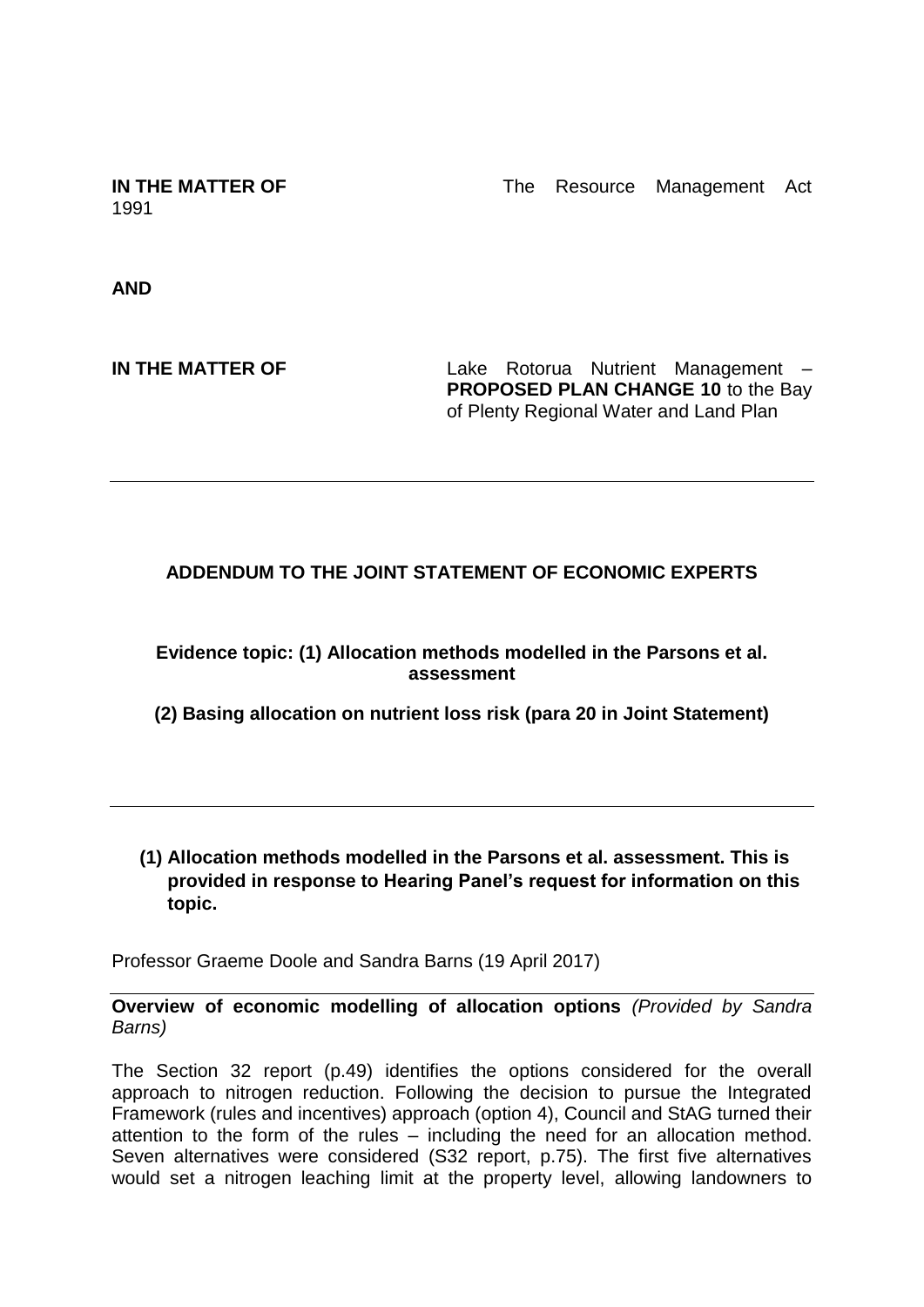manage their farm practices within that limit. Alternatives 6 and 7 are regulation based, and would impose limits on (for example) the number and type of livestock, or the quantity of milk solids produced. Alternatives 6 and 7 were not modelled because (1) they are poorly correlated with leaching rate, reducing their capacity to protect and restore Lake Rotorua in the long term, and (2) alternatives that enable the landowner to make their own business decisions are generally considered more economically efficient than those where the Council makes decisions for landowners.

The Section 32 report (pp.77–79) summarises the evaluation of potential allocation approaches. The consideration of alternative allocation methods extended from January 2013 to March 2015, a period of more than two years. The evaluation included expert workshops, discussions in StAG meetings, and Council workshops and meetings. Through this process the application of the RPS principles<sup>1</sup> identified a preferred allocation method – sector averaging with ranges. Economic analysis undertaken to this point helped to inform the decision.<sup>2</sup>

This refinement of allocation options enabled more realistic economic evaluation which would test the sector-range allocation against alternatives. Consideration was given to what type of modelling would provide a robust comparison of allocation options. The economic modeling by Parsons et al. (2015) and Market Economics Limited (2015) assessed the impact of the range of allocation methods on landowners, sectors, the catchment, and the wider economy. The scenarios identified in Table 1 cover the range of allocation options, which are described more fully below.

| <b>Allocation options</b><br>considered     |                  | <b>Allocation scenarios</b><br>modelled against options |
|---------------------------------------------|------------------|---------------------------------------------------------|
| 1. Grandparenting with<br>clawback          |                  | Scenario 3                                              |
| 2. Pastoral Averaging/Single<br>value limit |                  | Scenario 4                                              |
| 3. Sector averaging                         |                  | Scenario 1                                              |
|                                             |                  | Scenario 2                                              |
| 4. Sector averaging with                    |                  | Scenario 6                                              |
| ranges                                      | Preferred option | Scenario 7                                              |
|                                             |                  | Scenario 8                                              |
| 5. Land use capability/Natural              |                  | Scenario 5                                              |
| Capital                                     |                  |                                                         |
| 6. Input based limits                       |                  | N/A                                                     |
| Output based limits                         |                  | N/A                                                     |

**Table 1** Matching the allocation options identified in the s32 report (p.75) with allocation scenarios modelled by Parsons et al. (2015).

1

 $^1$  See also Appendix 2 of the memo provided by Stephen Lamb (Bay of Plenty Regional Council) to the Hearings Panel on 18 April 2017.

<sup>&</sup>lt;sup>2</sup> For example Kerr and Lock(2009) Nutrient trading in Lake Rotorua: Cost sharing and allowance allocation; Timar et al. (2013) Potential impacts on nutrient discharge allowance allocation methods among heterogeneous farmers in the Lake Rotorua catchment; Perrin Ag (2014), Rotorua NDA impact Analysis.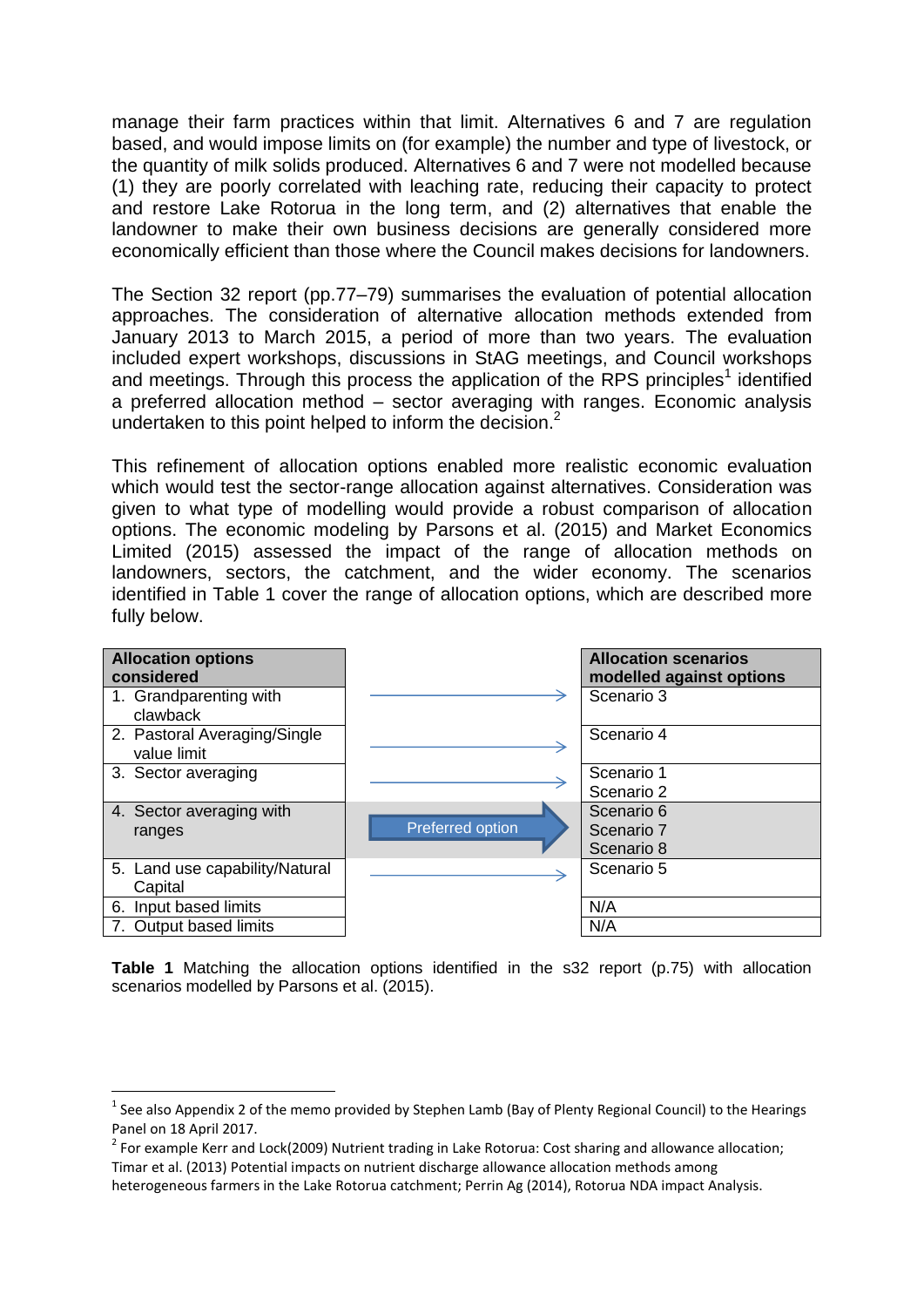## **Economic Modelling of Allocation Scenarios** *(Provided by Professor Graeme Doole)*

The work outlined in the Parsons et al. (2015) report was performed throughout late 2014 and early 2015. Its broad goal was to provide insight into the implications of the different systems for economics, income distribution, farm management, and nutrient loss. Alternative allocation options had been considered broadly before this analysis was performed; this is outlined in the memo submitted yesterday by Stephen Lamb. The quantitative analysis at this point enabled screening of different allocation methods to provide more-specific insight into the potential outcomes of these policy instruments once they had been discussed extensively from a qualitative aspect by the collaborative group.

A wide range of allocation methods was evaluated in the modelling work outlined in Parsons et al. (2015). In total, eight allocation methods were assessed. There were several reasons for limiting the number of methods:

- 1. To sharpen the focus on those allocation methods of greatest interest. People can become overwhelmed with model output, limiting the ability understand the implications. Indeed, even the number assessed by Parsons et al. (2015) led to the generation of much detail that could not be assessed by the STAG due to its sheer volume.
- 2. The allocation methods assessed were broadly representative of the many subvariants that exist of these individual methods. It is prudent to limit the assessment to these representative mechanisms, given the general insight into the relative effects of different allocation systems that economic models provide.
- 3. The allocation systems of interest to the StAG membership and the Bay of Plenty Regional Council were carefully considered to meet the constraints of budget and time.

Eight allocation methods were analysed by Parsons et al. (2015) (Table 2). The matching of columns 1 and 2 is shown in Table 1 (above). Two variants of option 3 (sector averaging) and three variants of option 4 (sector averaging with ranges) were studied, given directions from the collaborative group that guided the modelling activity. While not a natural capital method, S6 does have an element of natural capital, with allocation being based on slope of land.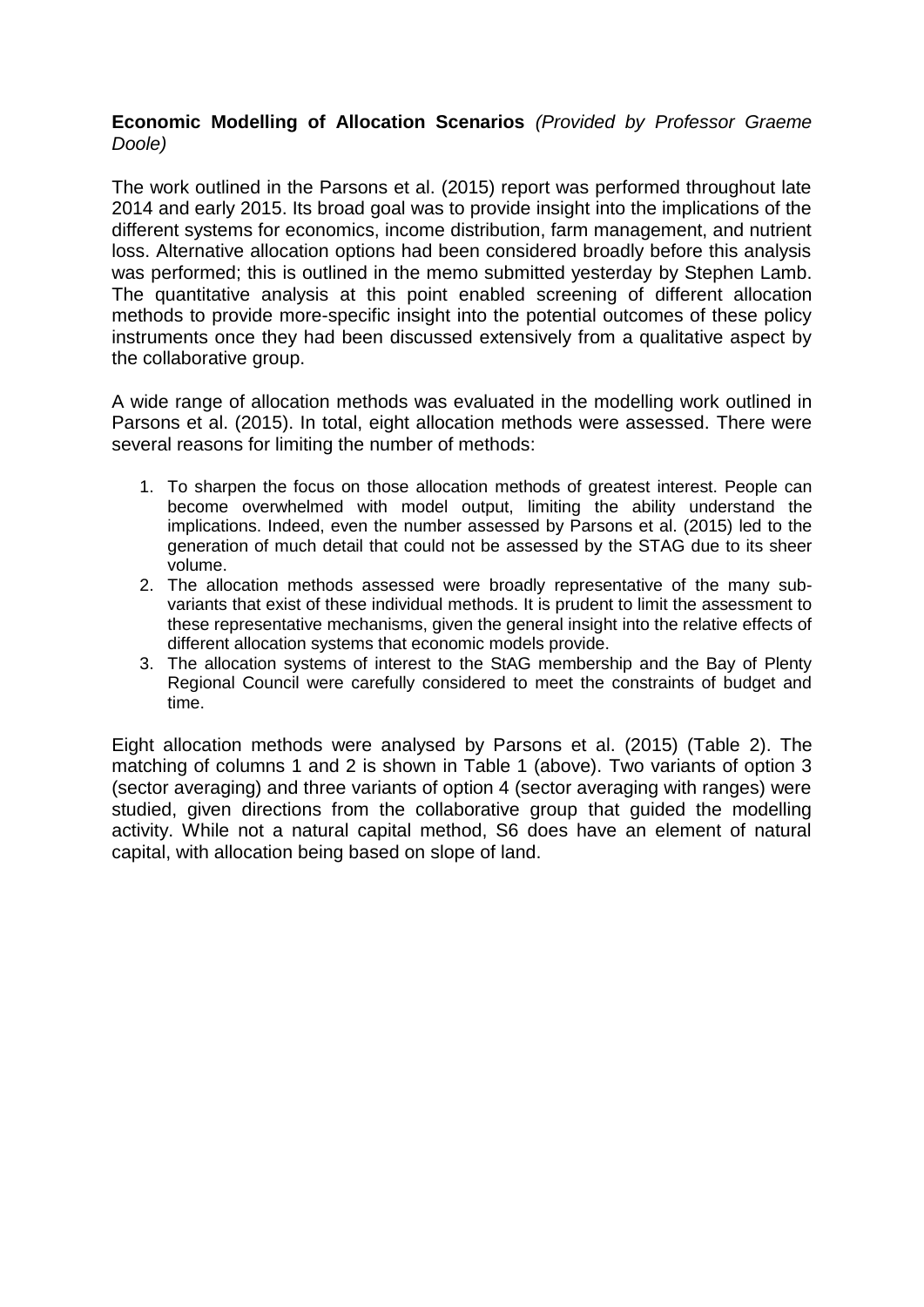**Table 2** Description of the allocation methods studied in the Parsons et al. (2015) report.

| <b>Scenario</b><br>number<br>Parsons<br>et al.<br>(2015) | <b>Scenario</b><br>name                                              | <b>Method</b><br>(p.75, Section 32<br>report)                       | <b>Description</b>                                                                                                                                                                                                                                                                                                                                              |
|----------------------------------------------------------|----------------------------------------------------------------------|---------------------------------------------------------------------|-----------------------------------------------------------------------------------------------------------------------------------------------------------------------------------------------------------------------------------------------------------------------------------------------------------------------------------------------------------------|
| S <sub>1</sub>                                           | Sector<br>averaging                                                  | Option 3 in s32<br>Variant #1 of sector<br>averaging                | Dairy, drystock, and forestry are each allocated a<br>constant amount of nitrogen per ha, based on<br>average leaching and the level of reduction<br>required for that sector.                                                                                                                                                                                  |
| S <sub>2</sub>                                           | Sector<br>averaging with<br>consideration<br>of zonal<br>differences | Option 3 in s32<br>Variant #2 of sector<br>averaging                | All farms are allocated a level of nitrogen that is a<br>uniform percentage below their current levels of<br>leaching. The percentage reductions differ for dairy<br>and drystock, and are those required to reach the<br>sector averages applied in Scenario 1                                                                                                 |
| S <sub>3</sub>                                           | Single range<br>(grand-<br>parenting with<br>clawback)               | Option 1 in s32                                                     | All commercial grazing farms are allocated a level<br>of nitrogen that is a uniform percentage below their<br>current levels of leaching. The percentage<br>reduction is the same for dairy and drystock farms,<br>unlike in S2 above.                                                                                                                          |
| S <sub>4</sub>                                           | Natural capital<br>allocation                                        | Option 5 in s32                                                     | Allocation is based on the inherent capacity of each<br>spatial zone in the model to grow pasture (based<br>on soil type, rainfall, and slope). More productive<br>areas are allocated more nitrogen. This includes<br>the capacity for land that is currently forested to<br>grow pasture, once pasture is deemed to have<br>been adequately established.      |
| S <sub>5</sub>                                           | Equal<br>allocation                                                  | Option 2 in s32                                                     | All land with an average slope less than 26<br>degrees receives a constant level of nitrogen per<br>ha. All land with an average slope greater than 26<br>degrees receives a constant level of nitrogen per<br>ha. Steeper land gets less nitrogen, given that it is<br>assumed to have lower natural capital.                                                  |
| S <sub>6</sub>                                           | Range 0A                                                             | Option 4 in s32<br>Variant #1 of sector<br>averaging with<br>ranges | Dairy and drystock sectors are each allocated an<br>overall constant amount of nitrogen per ha (in line<br>with S1 above). In contrast to S1, individual farms<br>receive an allocation from within a given range,<br>based on how their current leaching compared to<br>the range. Final drystock range 15.5-31 kg N/ha;<br>Final dairy range 43.5-58 kg N/ha. |
| S7                                                       | Range 1                                                              | Option 4 in s32<br>Variant #2 of sector<br>averaging with<br>ranges | As in S6, but with a different range for drystock.<br>Final drystock allocations are within a range of<br>15.5-43.5 kg N/ha.                                                                                                                                                                                                                                    |
| S <sub>8</sub>                                           | Range 2                                                              | Option 4 in s32<br>Variant #3 of sector<br>averaging with<br>ranges | As in S6, but with a different range for dairy. Final<br>dairy allocations are within a range of 40-53 kg<br>N/ha.                                                                                                                                                                                                                                              |